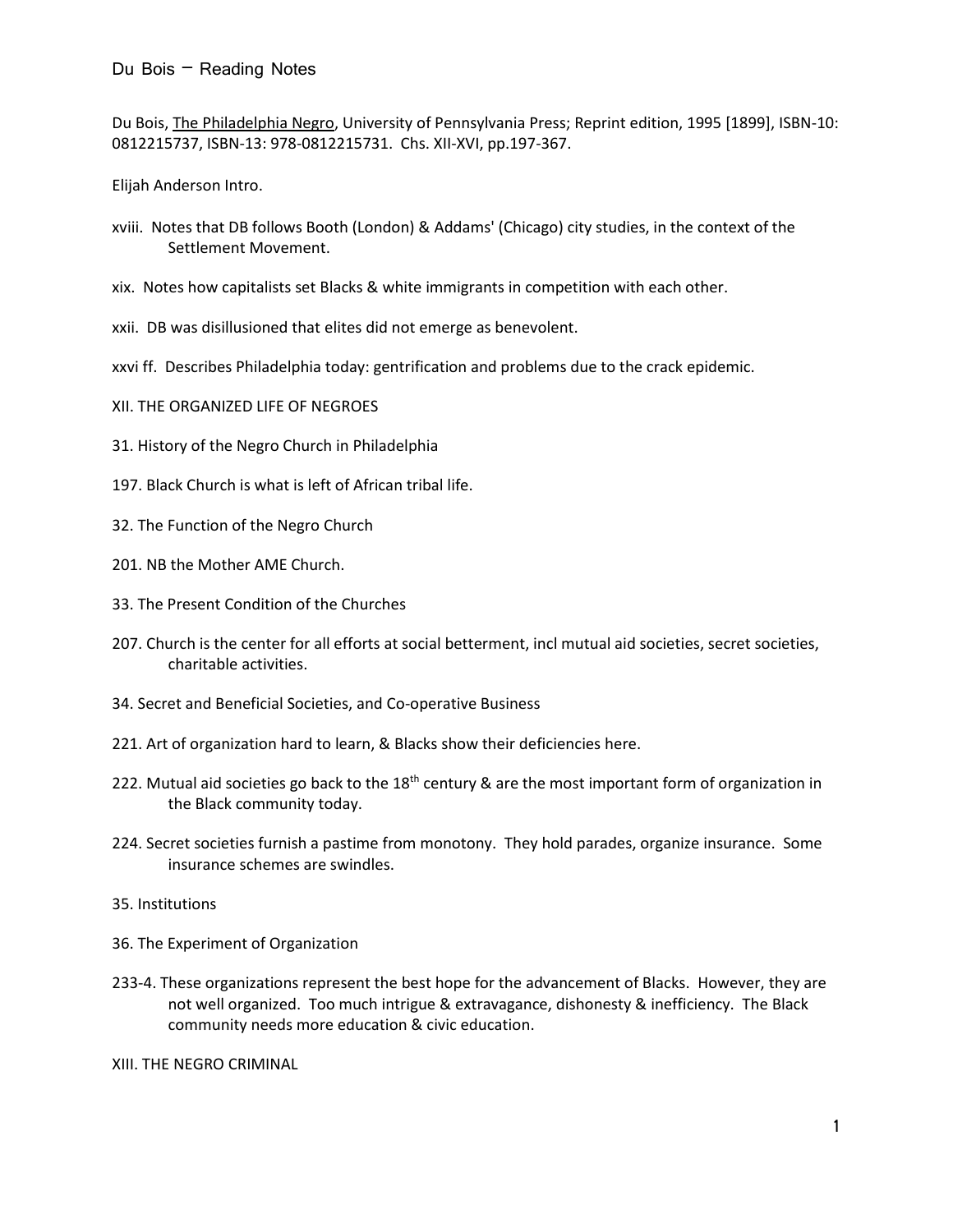- 37. History of Negro Crime in the City
- 235. Immigration causes a lack of harmony with the environment, & hence, crime.
- 38. Negro Crime Since the War
- 39. A Special Study in Crime
- 252. Most criminals are young single men under 30.
- 40. Some Cases of Crime
- XIV. PAUPERISM AND ALCOHOLISM
- 41. Pauperism
- 42. The Drink Habit
- 43. The Causes of Crime and Poverty
- 282. Causes of crime are the same for whites & blacks & covary. But they are higher for blacks because there is more poverty among blacks.
- 283f. Particular causes of crime among Blacks. 1. Slavery & emancipation. 2. Immigration from the South to Philadelphia. 3. Color prejudice.
- XV. THE ENVIRONMENT OF THE NEGRO
- 44. Houses and Rent
- 295f. Blacks pay much higher rents. This is due to: 1. Segregation & shortage of housing in the Black neighborhoods; 2. Need to live near work & bad transportation [spatial mismatch]; 3. Prejudice. This also leads to great crowding & bad housing conditions.
- 45. Sections and Wards
- 46. Social Classes and Amusements
- 310ff. The four social classes. I. Higher class of educated white-collar workers & professionals w wives at home & kids in school & stable homes. II. Respectable working class. III. The honest poor. IV. The "submerged tenth" of criminals, prostitutes & indigent. [longer descriptions of each]
- 316f. Upper classes. Duty of the upper class is to serve & lead the lower classes. Mostly born in Phil & descendants of house servants & often of mixed race.
- XVI. THE CONTACT OF THE RACES
- 47. Color Prejudice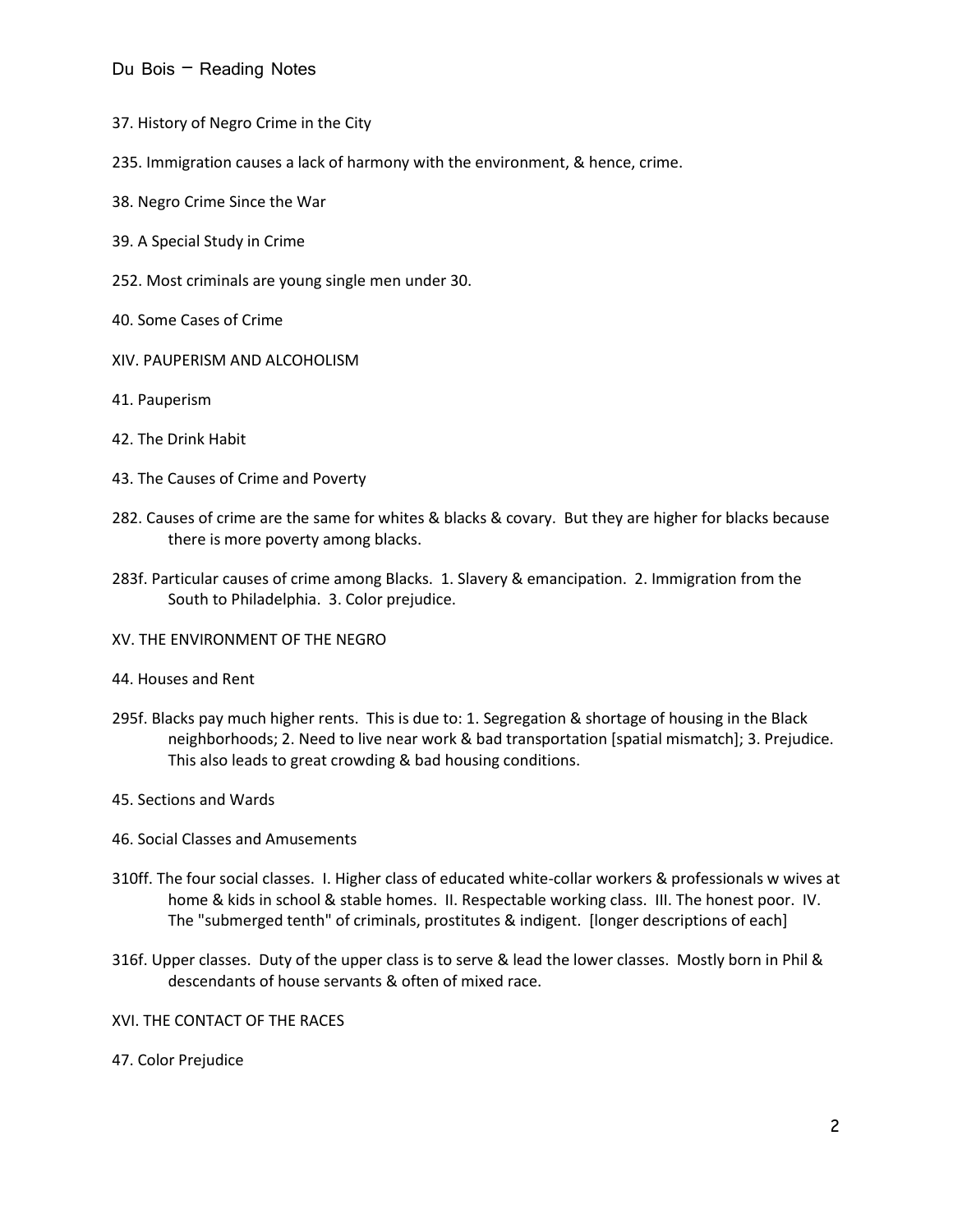- 322ff. One of the chief causes of problems of Blacks. Enumerates different spheres where it causes problems: Work, expenditures, children, social intercourse.
- 351. Partial cause of crime.
- 48. Benevolence
- 49. The Intermarriage of the Races

Du Bois, The Souls of Black Folk, Dover, 2016 [1903], ISBN-10: 9780486280417, ISBN-13: 978- 0486280417. Chs. I, II, IV, VII, IX, XIII.

- I. Of Our Spiritual Strivings
- 1. "How does it feel to be a problem?"
- 2. Veil. Second sight. Double consciousness.
- II. Of the Dawn of Freedom
- 9. "The problem of the twentieth century is the problem of the color line."
- 10. History of the Freedmen's Bureau, 1861-72.
- 22. Accomplishments: established the beginnings of peasant proprietorship, recognition of Blacks before courts, founded free public schools. Failed to improve race relations, discouraged self-reliance, failed to provide land.
- 24. Present situation of the Negro: not free, can't leave plantation of birth, economic slavery, unequal before courts, segregation, penitentiary, crime. These are all shortcomings of what the Freedmen's Bureau failed to fix.
- IV. Of the Meaning of Progress
- Describes the summer teaching he did as a student at Fisk in the countryside of Tennessee, and the aftermath when he re-visited people some years later.
- VII. Of the Black Belt
- Describes a trip to the Black Belt of southern Georgia, cotton land. Note the many negative comments about Jews as exploiters, who own plantations now. He's generally speaking of Northern capitalists, but again & again of Jews, often Russian Jews.
- 78. "The Jew is the heir of the slave baron…"
- IX. Of the Sons of Master and Man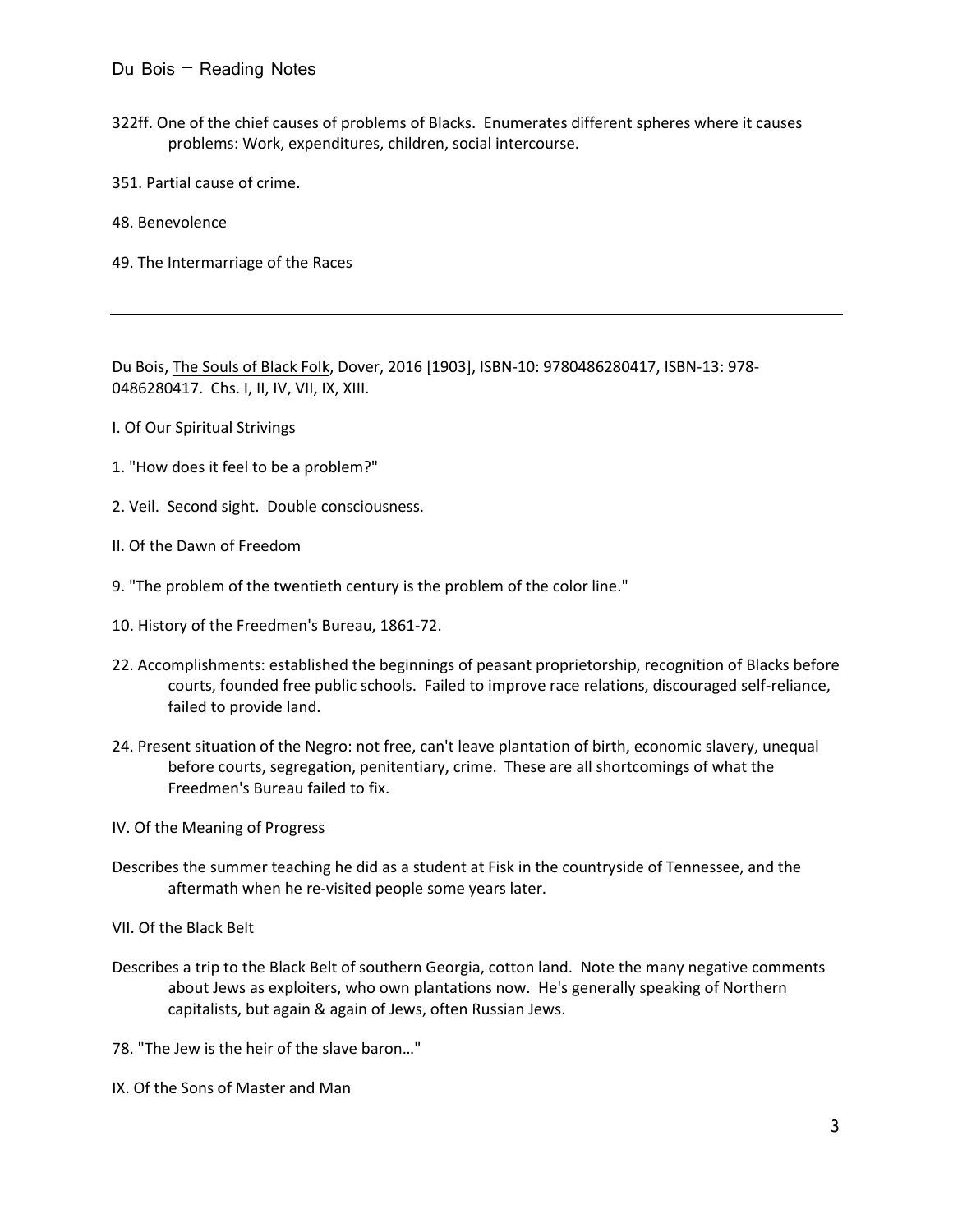Intergroup relations between Blacks & whites in the South.

100f. Physical dwelling: segregation.

101f. Economic conditions: the crop lien (& share-cropping). Again, frequent mention of Jews as new exploiters.

104f. Political activity.

107f. Crime: 1. Result of Emancipation was increase in crime, 2. Police system of south was mainly to control slaves. But Blacks also have a responsibility to reduce crime among them.

111f. Social contact. Cites with approval the relations between some masters & house servants.

113. Bad conditions & prejudice feed on each other; not possible to reduce one without reducing both.

XIII. Of the Coming of John

Du Bois, "The Negro Question in the United States," Archiv für Sozialwissenschaft und Sozialpolitik, 1906 [Weber's journal]

- 243. Emancipation changed little for Blacks in the South. "Negroes had become an unfree caste of laborers. No law changed any of this."
- 245ff. The sharecropping system. Merchant was in the middle, but made the biggest profits.
- 248f. The four classes of Black labor. Renters, croppers, sharecropper (vast majority), tenant.
- 251ff. Crime & convict labor. Origins of the Southern police in the slave patrols. Blacks bound to the soil; resistance to Northern labor recruiters. Antebellum police became Ku Klux Klan. Imprisonment for vagrancy. State made great profits by renting out convicts. Blacks lost faith in the law & prisons became schools for criminals.

264f. Segregation.

- 267. Exploitation; mentions "clever and unscrupulous Jews."
- 268ff. Discussion of trade unions & Blacks' exclusion. Supported divisions in the working class.
- 273ff. Disenfranchisement after the Postbellum amendments.
- 280f. No social interaction between Blacks & whites. "Before and immediately after the war, as the best Negroes were house servants in the best white families, bonds of intimacy, of affection and sometimes of blood relations between the races existed."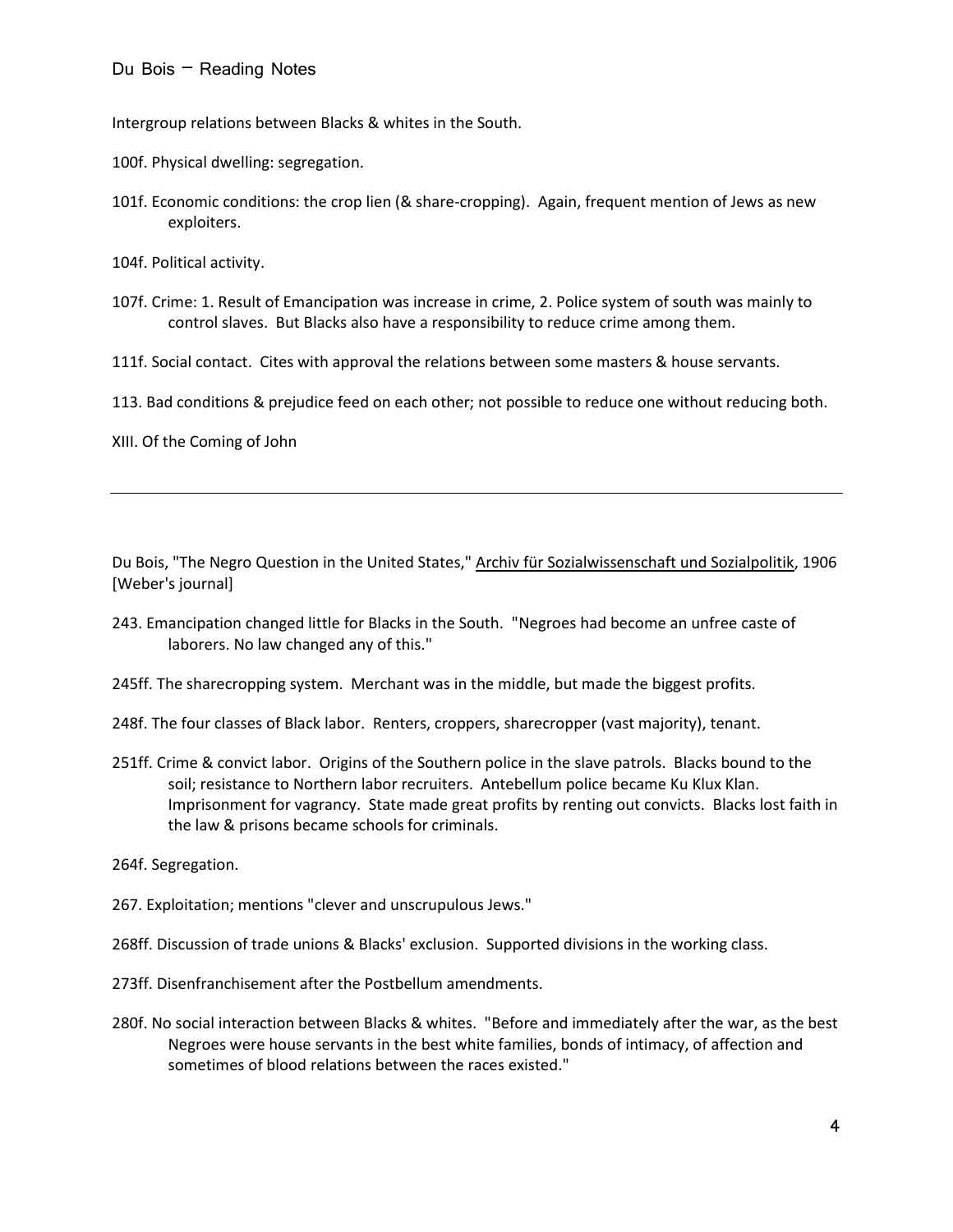- 281f. Decline of democratic ideology in the US. "The causes of this are (1) the growing inequality in the distribution of wealth, (2) the rise of imperialism and (3) the color line."
- 284. "The Negro question is only one indication of the increasing class and racial privileges and not, as many optimistically believe, its cause."
- 286. Cause of antipathy of Blacks by white workers: fear that they will lose their precarious advantage & sink lower.

Du Bois, Darkwater: Voices from Within the Veil, 2014 [1920], Martino Fine Books, ISBN-10: 1614276889, ISBN-13: 978-1614276883. chs. 2, 4, 6, 7.

II. The Souls of White Folk

On colonialism, exploitation, & the World War.

- 20. Europe is great because of the non-European heritage on which it was built. The World War was caused by competition for colonies to exploit.
- 21. Exploitation is age-old, but only in the European age has it been based on race. White workers are gaining advantages, but the exploitation of dark-skinned people world-wide means that even modest-income people in the homeland can live better.
- 22f. Competition for colonies was the cause of the World War. Example of Germany. America lost its right to claim it stood for freedom as it joined this competition for colonies.
- III. The Hands of Ethiopia
- 29. "Today instead of removing laborers from Africa to distant slavery, industry built on a new slavery approaches Africa to deprive the natives of their land, to force them to toil, and to reap all the profit for the white world."
- 31. "If the slave cannot be taken from Africa, slavery can be taken to Africa."
- 34. American Blacks could provide leadership to Africans for their liberation.
- IV. Of Work and Wealth
- Class struggle & race hatred in East St. Louis
- 41. Three groups: the Northern capitalists, the Eastern immigrant workers, and the Southern Black workers.
- 43. As immigration was cut off after the World War, Northern industrialists looked to Southern Blacks for labor.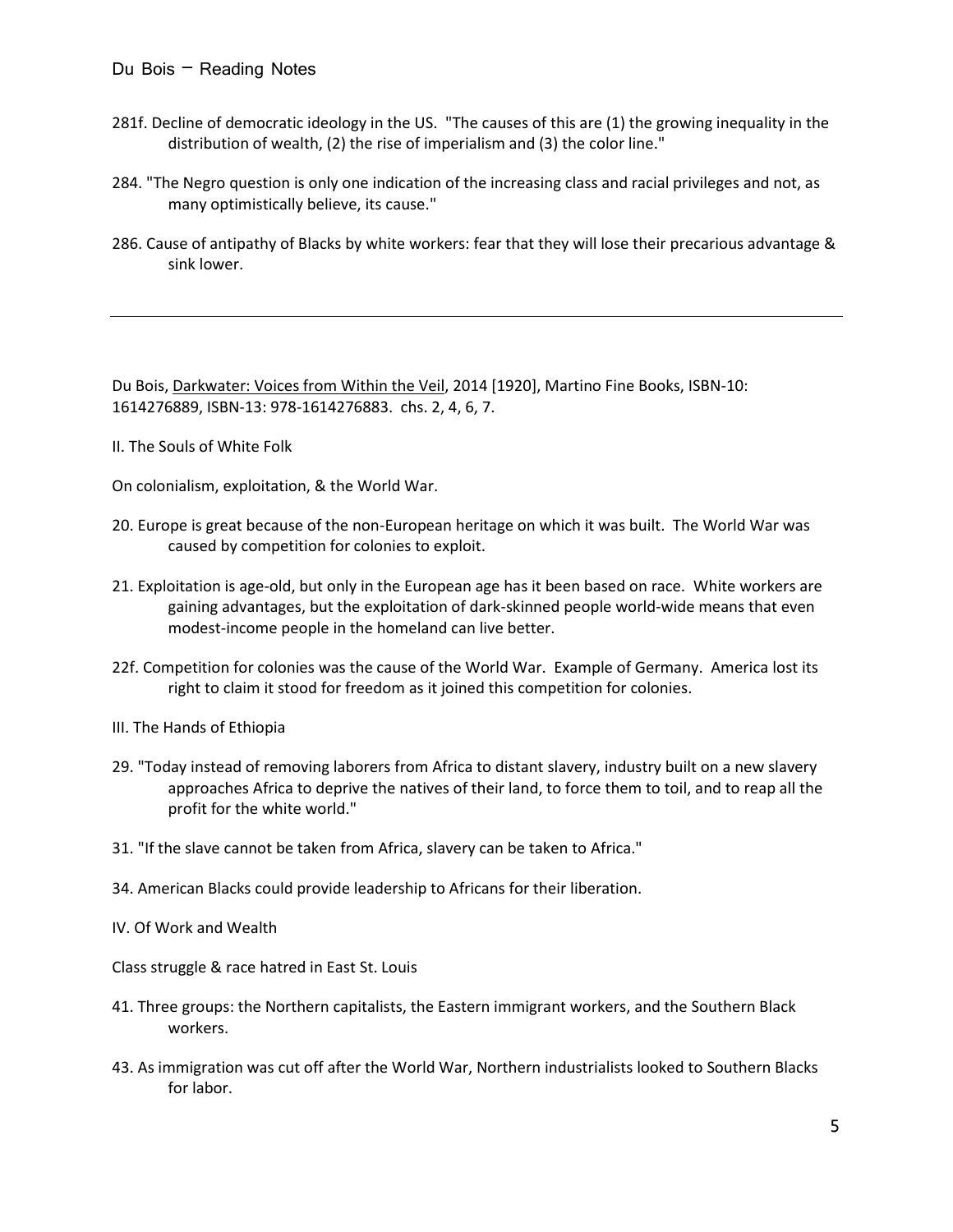- 45f. Blacks were willing to engage in solidarity with the white workers & join unions, but the whites were afraid that their control of the labor market would be threatened by the ongoing migration from the South. The result was the race riots in East St. Louis.
- VI. Of the Ruling of Men
- Industrial democracy and political democracy. In the face of tyranny of the majority, calls for Proportional Representation.
- 66. Shortcomings of developments after the Civil War & the constitutional amendments. Capitalists of the North & South divided labor by race.
- 67f. Socialism or communism as an answer to industrial democracy limited by restrictions on participation by women, Blacks, & others.
- 73f. Problem of permanent minorities like Blacks who can never be a majority. Answer may be proportional representation & multiple parties, leading to shifting coalitions in legislation. Notes the tyranny of the many over the few. Notes that minorities do not always want to be just like the majority; they just want to be themselves.
- VII. The Damnation of Women
- 82. The cruelty of the white South to Black women. DB says he can even forgive slavery because it is an old world practice, but he cannot forgive the abuse & rape of Black women.
- 83. Notes Black women's role in the founding & maintenance of the Black church.
- 84ff. Mini-biographies of several Black women, among them Harriet Tubman, Sojourner Truth, & several others.
- VIII. The Immortal Child
- Largely on the issues in raising Black children, incl when to introduce to them how to deal with race prejudice & discrimination. How to introduce dignity & self respect, integrity, citizenship.
- 104. "All our problems center in the child. All our hopes, our dreams are for our children. Has our own life failed? Let its lesson save the children's lives from similar failure."

Du Bois, Black Reconstruction in America, 1860-1880. Free Press, 1998 [1935]. ISBN-10: 0684856573, ISBN-13: 978-0684856575. Ch. xiv, "Counter-Revolution of Property."

XIV. Counter-Revolution of Property 580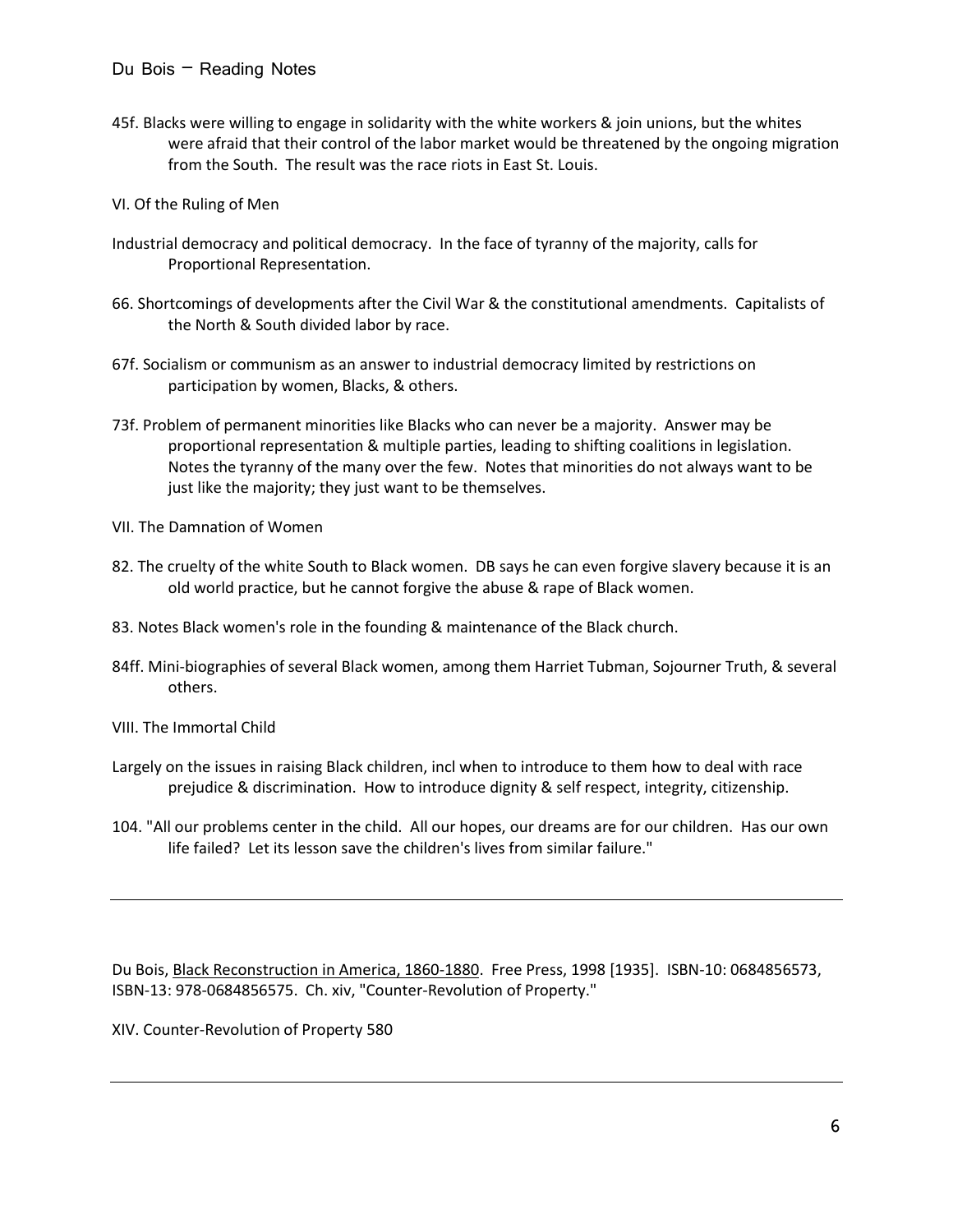Du Bois, Dusk of Dawn (The Oxford W. E. B. Du Bois), Oxford University Press; 1st edition, 2014 [1940], ISBN-10: 0199386714, ISBN-13: 978-0199386710. Chs. VI-VII, pp. 68-110.

- VI. The White World 68
- 82. Table of the characteristic traits of: Christian, Gentleman, American, White Man. The traits of the first three are mostly positive; those of the last are violent.
- 85-7. Democracy cannot exist without reduction of class differences & without ending the exploitation of Black, brown, & yellow people at home & around the world.
- VII. The Colored World Within 88

Strategies for the advancement of Blacks.

- 95f. Role & dilemma of the talented tenth: assimilation to whites or betterment of poorer Blacks.
- 97. Blacks cannot duplicate the class structure of whites because they do not have the political power or wealth to get capital & command a labor force.
- 97ff. Three strategies: Protest, but this depends on the response of whites; emigration, which has failed, but which may one day be viable; self-segregation, which he will describe below.
- 103ff. Four Black responses to the Depression: Communism; joining labor unions; joining labor unions & also seeking to become capitalists; his proposal: consumer cooperatives.
- 105-110. Description of consumer cooperatives. It's a form of self segregation. It builds on the consumer power of the large Black population, & aims to direct their consumption to Black businesses.

Du Bois, "My Evolving Program for Negro Freedom," 1944.

## 57. His summary:

- "To achieve this freedom, I have essayed these main paths:
- 1. 1885-1910

"The Truth shall make ye free." This plan was directed toward the majority of white Americans, and rested on the assumption that once they realized the scientifically attested truth concerning Negroes and race relations, they would take action to correct all wrong.

2. 1900–1930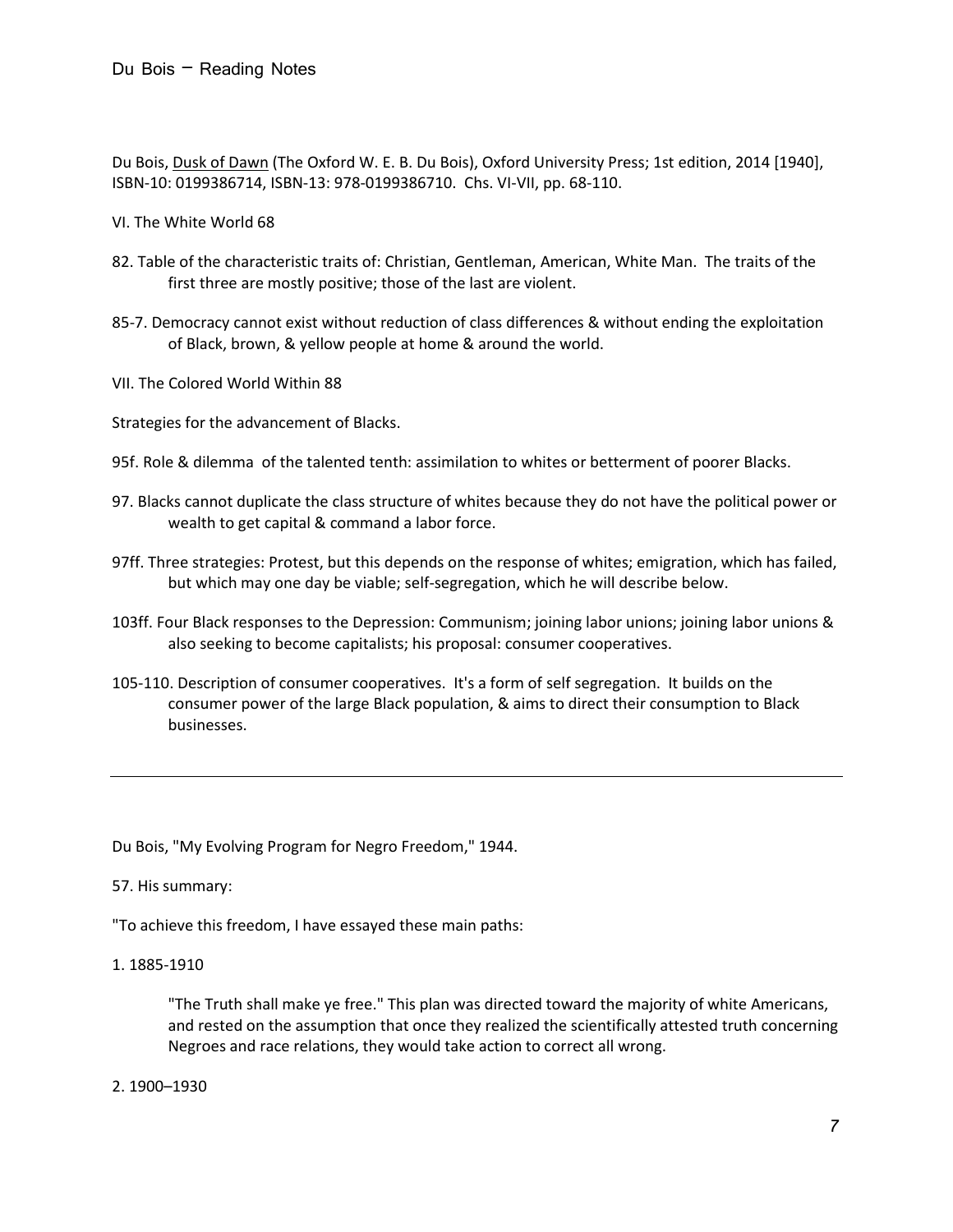United action on the part of thinking Americans, white and black, to force the truth concerning Negroes to the attention of the nation. This plan assumed that the majority of Americans would rush to the defense of democracy, if they realized how race prejudice was threatening it, not only for Negroes but for whites; not only in America but in the world.

3. 1928-to the present

Scientific investigation and organized action among Negroes, in close cooperation, to secure the survival of the Negro race, until the cultural development of America and the world is willing to recognize Negro freedom. This plan realizes that the majority of men do not usually act in accord with reason, but follow social pressures, inherited customs and long-established, often sub-conscious, patterns of action. Consequently, race prejudice in America will linger long and may even increase. It is the duty of the black race to maintain its cultural advance, not for itself alone, but for the emancipation of mankind, the realization of democracy and the progress of civilization."

- 41. First plan was naïve. "I was not at the time sufficiently Freudian to understand how little human action is based on reason; nor did I know Karl Marx well enough to appreciate the economic foundations of human history."
- 42f. 1890-1910 very consequential for Blacks. Consolidation of big capital & great efficiency of agricultural production in the South, with capital keeping Black & white workers at odds. Fraudulent government & Jim Crow. Thus, he left Atlanta U & went to the NAACP.
- 49. Pan African Congresses of 1919, 1921 and 1923. After Russian revolution, began to read Marx.
- 50. Visited Russia in 1928. "Russia was and still is to my mind, the most hopeful land in the modern world." Became more oriented to economics & developed a plan for consumer cooperatives.

Du Bois, The World and Africa and Color and Democracy (The Oxford W. E. B. Du Bois), Oxford University Press; 1st edition, 2014 [1945, 1947], ISBN-10: 0199386749, ISBN-13 : 978-0199386741. Chs II-III, pp. 11-51.

- II. The White Masters of the World 11
- III. The Rape of Africa 28